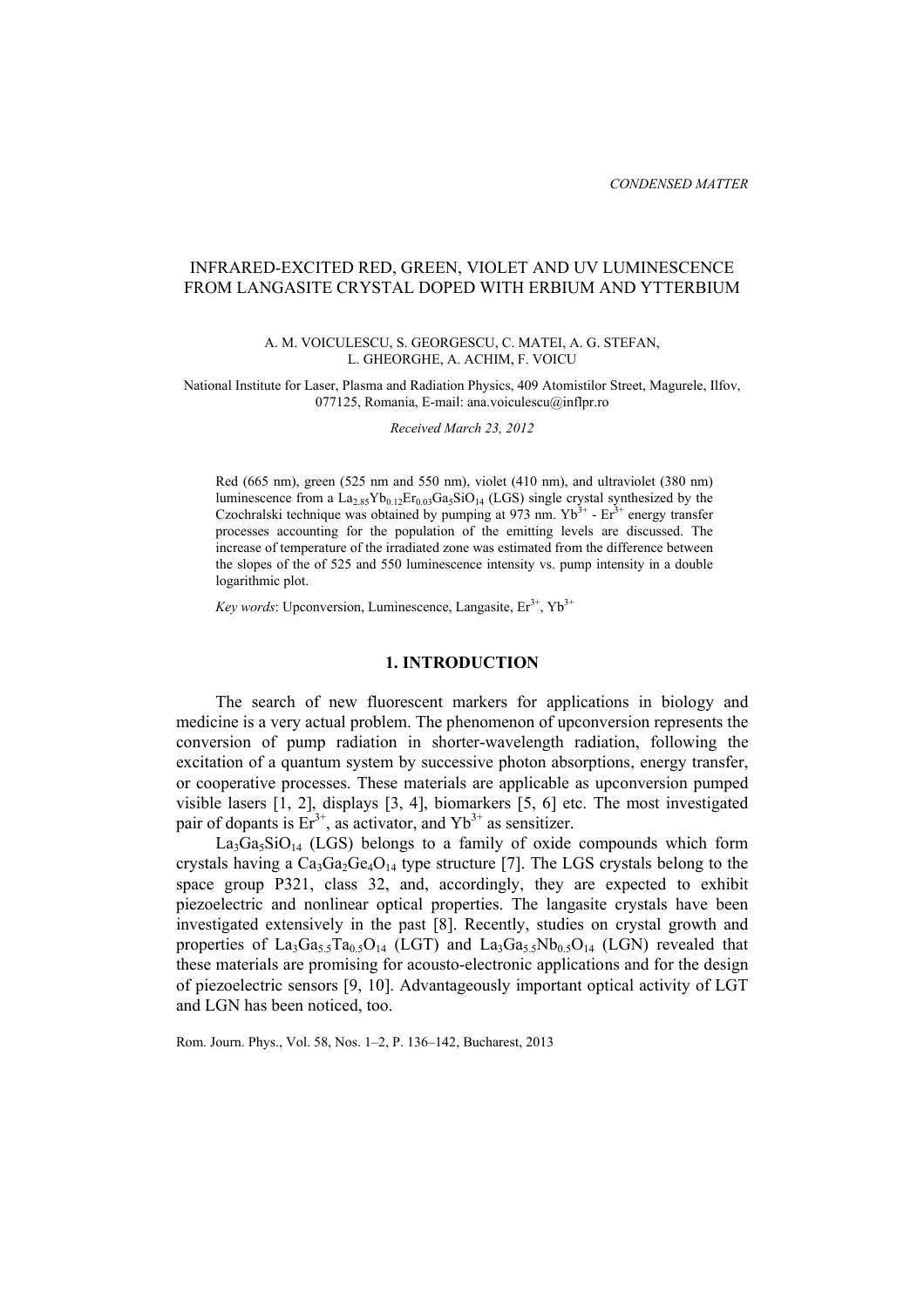Other promising features of all the crystals mentioned above is related to the

fact that they can be doped by both rare earth and transition metal ions. Laser performance of LGS doped with neodymium has been investigated thoroughly [11].

Langasite, langatate and langanite are partially disordered crystals, *i.e.*, one of the crystallographic positions is shared by two different ions. This results in inhomogeneously broadened absorption and fluorescence lines. This was first considered an advantage for laser emission: wider absorption lines result in an efficient pumping while wider emission lines means tunability. For phosphors, the broadened absorption bands match better the emission of the pump laser diode.

The red luminescence of  $Eu<sup>3+</sup>$  doped in LGS and LGT crystals was analyzed in [12-14]. The luminescence properties of Eu-doped LGN nanocrystals synthesized by a sol-gel method were discussed in [15]. Recently, we discussed the green and red upconversion luminescence in LGT doped with erbium and ytterbium synthesized by solid state reaction [16].

In this paper, we continue our investigations concerning the upconversion luminescence of the compounds from the langasite family, analyzing the upconversion luminescence in a LGS single crystal doped with erbium and ytterbium.

#### **2. EXPERIMENTAL**

The starting material, according to the formula  $La_{2.85}Yb_{0.12}Er_{0.03}Ga_5SiO_{14}$ , was prepared by the solid-state reaction of the 4N purity  $La_2O_3$ ,  $Yb_2O_3$ ,  $Er_2O_3$ ,  $Ga<sub>2</sub>O<sub>3</sub>$  and  $SiO<sub>2</sub>$ . The oxide powders were weighed and mixed by milling in an agate mortar until a fine powder was obtained. After that, the obtained powder was cold-pressed into cylindrical pellet and reacted by heating at 1350°C for 36 h.

 $La<sub>2.85</sub>Yb<sub>0.12</sub>Er<sub>0.03</sub>Ga<sub>5</sub>SiO<sub>14</sub> single crystal (starting composition) was grown by$ the Czochralski technique, along c-axis, in an iridium crucible (30 mm - diameter, 30 mm – height) in  $N_2$  atmosphere using a pure LGS seed. In order to avoid the formation of polycrystals in the growth process, preheating at a temperature 50- 60°C higher than the melting point was required. Then, the temperature was reduced to the growth temperature. The pulling rate was 1 mm/h and the rotation rate was about 25 rpm. The growth temperature, determined by an infrared pyrometer, was about  $1470 \pm 10^{\circ}$ C. The temperature gradient just above the melt was 30 - 40°C/cm. As much as 20% of the melt was converted into a single crystal in approximately three days. The crystal was cooled to room temperature at a rate of 40°C/h. In order to eliminate the residual stress inside the crystal, it was annealed further in air atmosphere. The crystal was heated to 1350°C at the rate of 50°C/h, held at this temperature for 36h, and finally slowly cooled to room temperature at the rate of 20°C/h.

The luminescence of LGS:Er:Yb was excited in IR, at 973 nm, using the laser diode JOLD-150-CANN-3A. The experimental set-up for luminescence measurements contains a Horiba Jobin-Yvon monochromator (model 1000MP), a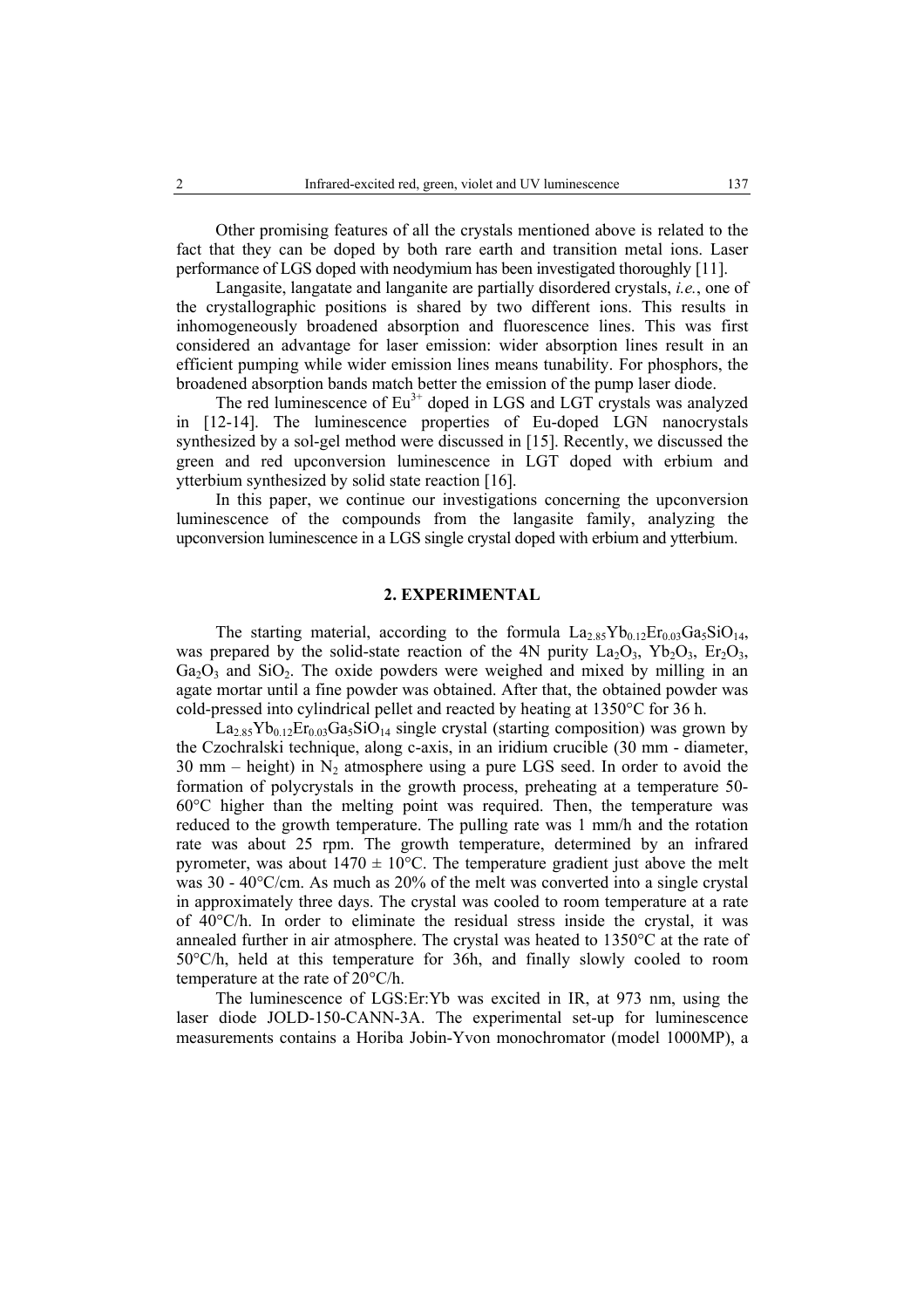S-20 photomultiplier and the SR 830 lockin amplifier on line with a computer. All the measurements were performed at room temperature.

## **3. RESULTS AND DISCUSSION**

The upconversion luminescence spectra for pumping at 973 nm are given in Figs. 1 and 2. In Fig. 1, are shown the green  $(^{2}H_{11/2} \rightarrow ^{4}I_{15/2}$  and  $^{4}S_{3/2} \rightarrow ^{4}I_{15/2}$ ) and red  $({}^{4}F_{9/2} \rightarrow {}^{4}I_{15/2})$  luminescence bands. In Fig. 2, the luminescence bands corresponding to  ${}^4G_{11/2} \rightarrow {}^4I_{15/2}$  (at ~ 380 nm, in near UV) and  ${}^2H_{9/2} \rightarrow {}^4I_{15/2}$  (at ~ 410 nm, violet) transitions are observed.



Fig. 1 – Upconversion pumped (at 973 nm) luminescence spectrum of LGS:Er:Yb single crystal. The green (transitions  ${}^2H_{11/2} \rightarrow {}^4I_{15/2}$  and  ${}^4S_{3/2} \rightarrow {}^4I_{15/2}$ ) and red luminescence ( ${}^4F_{9/2} \rightarrow {}^4I_{15/2}$ ) is observed. The spectrum is not corrected for the spectral responsivity of the experimental apparatus.



Fig. 2 – Upconversion pumped UV ( ${}^4G_{11/2} \rightarrow {}^4I_{15/2}$ ) and violet ( ${}^2H_{9/2} \rightarrow {}^4I_{15/2}$ ) luminescence of LGS:Er:Yb single crystal. The spectrum is not corrected for the spectral responsivity of the experimental apparatus.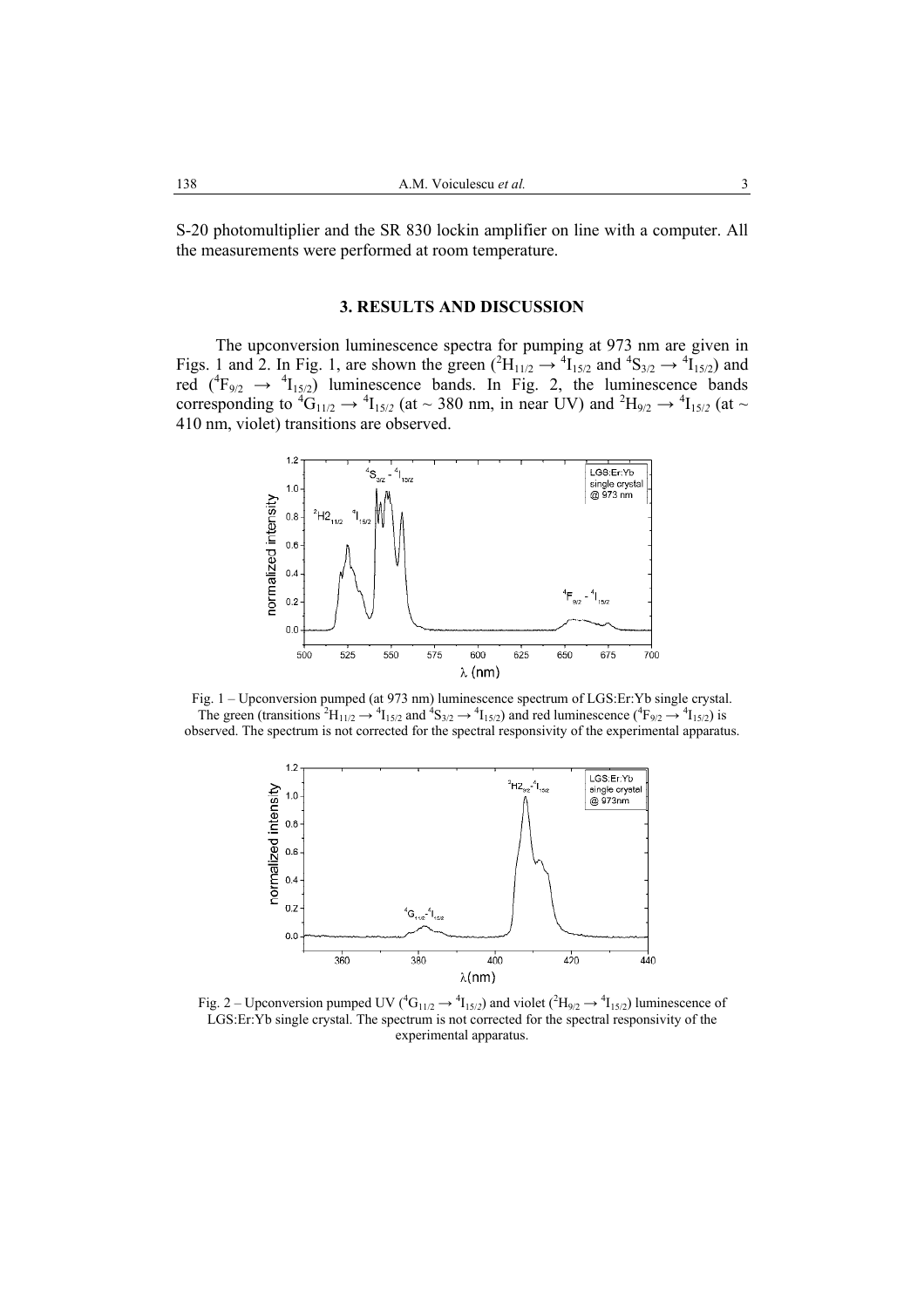The double logarithmic plot of the green  $(^{2}H_{11/2} \rightarrow ^{4}I_{15/2}$  - at  $\sim$  525 nm and  ${}^{4}S_{3/2} \rightarrow {}^{4}I_{15/2}$  - at ~ 550 nm), red ( ${}^{4}F_{9/2} \rightarrow {}^{4}I_{15/2}$ , ~ 665 nm) and violet ( ${}^{2}H_{9/2} \rightarrow {}^{4}I_{15/2}$ , 410 nm) luminescence integral intensity, function of the incident IR pump power, is given in Fig. 3. The slopes of these dependences are 1.85 and 1.76 (green luminescence), 1.68 (red luminescence) and 2.66 (violet luminescence). The intensity of the  ${}^4G_{11/2} \rightarrow {}^4I_{15/2}$  luminescence was too low to allow a reliable measurement of its pump power dependence.

For low pump intensities, the intensity  $(I<sub>l</sub>)$  of the upconverted luminescence depends on the pump intensity (*P*) according to the relation [17]:

$$
I_1 \propto P^n \tag{1}
$$

where *n* is the number of photons necessary to reach the emitting level.

The values of the slopes in the double logarithmic plot in Fig. 3 indicate twophoton processes for green and red luminescence and a three-photon one for the violet luminescence.



Fig. 3 – Double logarithmic plot of green  $(^{2}H_{11/2} \rightarrow {}^{4}I_{15/2}$  – squares,  ${}^{4}S_{3/2} \rightarrow {}^{4}I_{15/2}$  - circles), red ( ${}^4F_{9/2}$   $\rightarrow {}^4I_{15/2}$  - triangles) and violet ( ${}^2H_{9/2}$   $\rightarrow {}^4I_{15/2}$  - diamond) luminescence intensity function of the incident IR powder. The slopes of these dependences are shown.

At room temperature, the  $Er^{3+}$  levels  ${}^{2}H_{11/2}$  and  ${}^{4}S_{3/2}$  are thermalized and the ratio between their integral luminescence intensities depends on temperature. Therefore, if the temperature remains unchanged, they should exhibit the same slope *n* in the double logarithmic plot (Fig. 3). The observed difference  $(\Delta n)$  can be explained by the temperature increase of the irradiated zone of the sample for increasing pump power [16]. The ratio of the areas of the luminescence bands in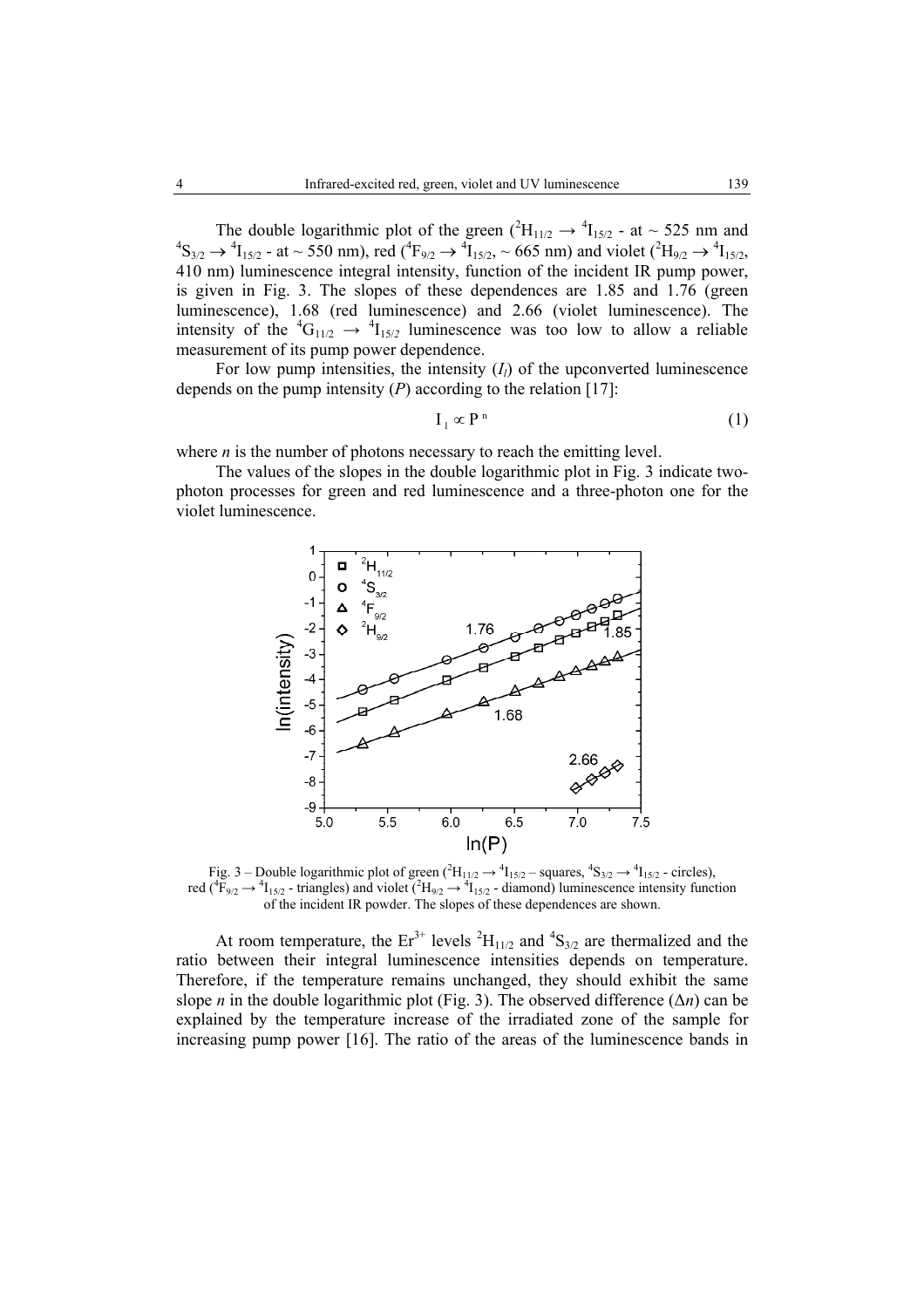the luminescence spectrum is proportional with the ratio of the radiative transition probabilities multiplied with ratio of their populations [18, 19]. Assuming that the ratio of the radiative transition probabilities does not change, the ratio between the areas of <sup>2</sup>H<sub>11/2</sub>  $\rightarrow$  <sup>4</sup>H<sub>15/2</sub> and <sup>4</sup>S<sub>3/2</sub>  $\rightarrow$  <sup>4</sup>H<sub>15/2</sub> luminescence depends only of the ratio of their populations, which is temperature dependent.

It can be shown that the variation of temperature ∆*t*, when the pump power increases from  $P_1$  to  $P_2$ , can be expressed by the approximate relation [20]

$$
\Delta t \approx \frac{k_B T_1^2}{\Delta E} \Delta n \ln \left( P_2 / P_1 \right) \approx 77 \Delta n \ln \left( P_2 / P_1 \right) \tag{2}
$$

where  $T_1$  (= 300K) is the initial temperature of the sample corresponding to the (weak) pump power  $P_1$ ,  $\Delta E \approx 800$  cm<sup>-1</sup> is the energy gap between  ${}^2H_{11/2}$  and  ${}^4S_{3/2}$  in the two-level approximation and  $k_B$  is the Boltzmann constant. In Fig. 3,  $\Delta n = 0.09$ . For  $\ln (P_2 / P_1) = 2$  (the incident power excursion in the experiment depicted in Fig. 3); it results ∆*t* ≈ 14ºC.



Fig. 4 – Energy level diagram of  $Yb^{3+}$  and  $Er^{3+}$  in LGS and proposed upconversion mechanisms. The energy transfer processes between  $Yb^{3+}$  and  $Er^{3+}$  are indicated by curved dashed arrows. Dotted arrows show multiphonon transitions. The average wavelengths of the observed luminescent transitions are also given.

In order to explain the observed upconversion luminescence, we propose the following  $Yb^{3+} \rightarrow Er^{3+}$  energy transfer processes (see Fig. 4):

- (1)  ${}^{2}F_{5/2}$  (Yb<sup>3+</sup>) +  ${}^{4}I_{15/2}$  (Er<sup>3+</sup>)  $\rightarrow {}^{2}F_{7/2}$  (Yb<sup>3+</sup>) +  ${}^{4}I_{11/2}$  (Er<sup>3+</sup>);
- $(2)$  $F_{5/2}$   $(Yb^{3+})$  +  ${}^{4}I_{11/2}$   $(Er^{3+})$   $\rightarrow {}^{2}F_{7/2}$   $(Yb^{3+})$  +  ${}^{4}F_{7/2}$   $(Er^{3+})$   $\rightarrow$   $\rightarrow$   $\rightarrow$  $(^{2}H_{11/2}, ^{4}S_{3/2})$  (Er<sup>3+</sup>);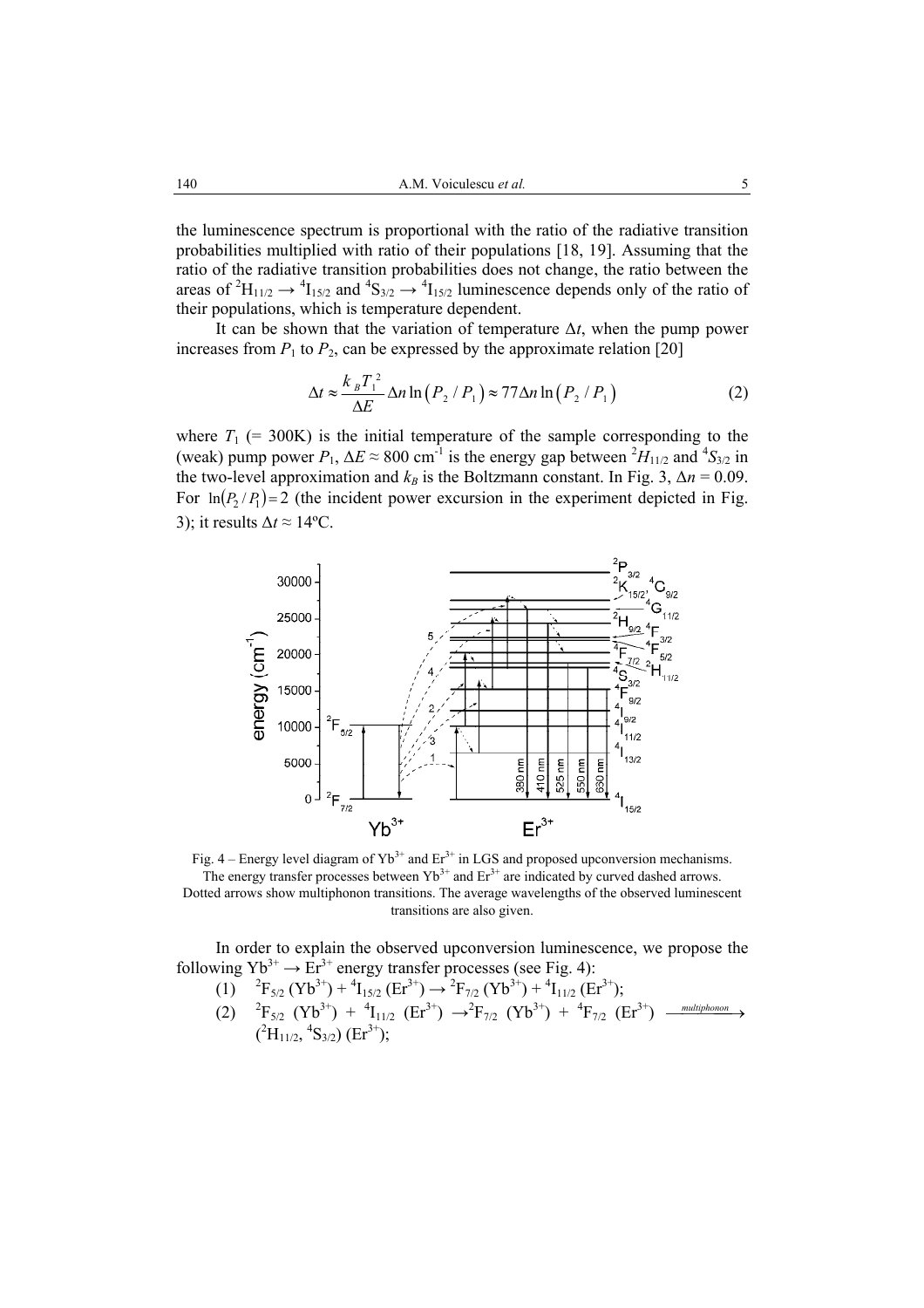- $(3)$  $F_{5/2}$  (Yb<sup>3+</sup>) + <sup>4</sup>I<sub>13/2</sub> (Er<sup>3+</sup>)  $\rightarrow$  <sup>2</sup>F<sub>7/2</sub> (Yb<sup>3+</sup>) + <sup>4</sup>F<sub>9/2</sub> (Er<sup>3+</sup>) + phonons;
- $(4)$  $F_{5/2}$  (Yb<sup>3+</sup>) + <sup>4</sup> $F_{9/2}$  (Er<sup>3+</sup>)  $\rightarrow$  <sup>2</sup> $F_{7/2}$  (Yb<sup>3+</sup>) + <sup>2</sup>H<sub>9/2</sub> (Er<sup>3+</sup>) + phonons;
- $(5)$  $F_{5/2}$   $(Yb^{3+})$  +  ${}^{4}S_{3/2}$   $(Er^{3+})$   $\rightarrow {}^{2}F_{7/2}$   $(Yb^{3+})$  +  ${}^{2}K_{15/2}$ ,  ${}^{4}G_{9/2}$   $(Er^{3+})$  $\xrightarrow{\text{multiphonom}}$   ${}^{4}G_{11/2}$  (Er<sup>3+</sup>).

The <sup>2</sup>H<sub>11/2</sub>, <sup>4</sup>S<sub>3/2</sub> levels of  $Er^{3+}$  are populated, mainly, by the processes (1) and (2); a small contribution comes from the higher  $Er<sup>3+</sup>$  levels, by multiphonon transitions. The  ${}^{4}F_{9/2}$  (Er<sup>3+</sup>) level is populated by processes (1) and (3) and by the multiphonon transition from <sup>2</sup>H<sub>11/2</sub> and <sup>4</sup>S<sub>3/2</sub>. For <sup>2</sup>H<sub>11/2</sub>, <sup>4</sup>S<sub>3/2</sub> and <sup>4</sup>F<sub>9/2</sub>, the main contribution is given by two-photon processes, as reflected in the values of the slopes in the ln-ln plot in Fig. (3).

The  ${}^{2}H_{9/2}$  (Er<sup>3+</sup>) level is populated by a three-photon process since this level is situated at an energy ( $\sim$  24400 cm<sup>-1</sup>) which is more than two times the energy of the pumping laser ( $\sim 10280 \text{ cm}^{-1}$ ); one more photon is necessary to reach the  ${}^{2}H_{9/2}$  $(Er^{3+})$  level starting either from  $Er^{3+}$  levels  ${}^{2}H_{11/2}$ ,  ${}^{4}S_{3/2}$  or from  ${}^{4}F_{9/2}$ . Since the difference between the slopes of  ${}^{2}H_{9/2}$  (Er<sup>3+</sup>) and  ${}^{4}F_{9/2}$  (Er<sup>3+</sup>) in the double logarithmic plot in Fig. 3 is approximately 1, we consider the process (4) the main process responsible for the population of the  ${}^{2}H_{9/2}$  (Er<sup>3+</sup>) level.

As we discussed before, for low pump levels, the luminescence intensity satisfy the Eq. (1) [17]. The slopes of the green and red luminescence in Fig. 3 are less than 2, being 1.85, 1.76, and 1.68, respectively. This can be explained by the saturation of the intermediary  $Er^{3+}$  levels  $({}^{4}I_{13/2}, {}^{4}I_{11/2})$  involved in the population of the emitting levels. A detailed discussion concerning the saturation effects can be found in [21].

### **4. CONCLUSIONS**

The langasite single crystal doped with erbium and codoped with ytterbium was grown in nitrogen, using the Czochralski technique. Green, red, violet, and UV luminescence was obtained for pumping at 973 nm. Five  $Yb^{3+} \rightarrow Er^{3+}$  energy transfer processes were proposed in order to explain the observed upconversion luminescence. We found that the  $Er^{3+}$  level  $^{2}H_{9/2}$ , responsible for the violet luminescence, is fed, mainly, from the  ${}^{4}F_{9/2}$  level. As the result of the irradiation with 973 nm photons, the temperature of the irradiated zone increases slightly, as expressed by the slope difference ∆*n* between the green luminescence bands in the double logarithmic plot. We found that ∆*n* is very sensitive to the temperature increase of the sample.

Acknowledgments. This work was supported by the Romanian National Research Council (CNCS) in the frame of the Projects PD 51/05.10.2011 and IDEI 82/06.10.2011.